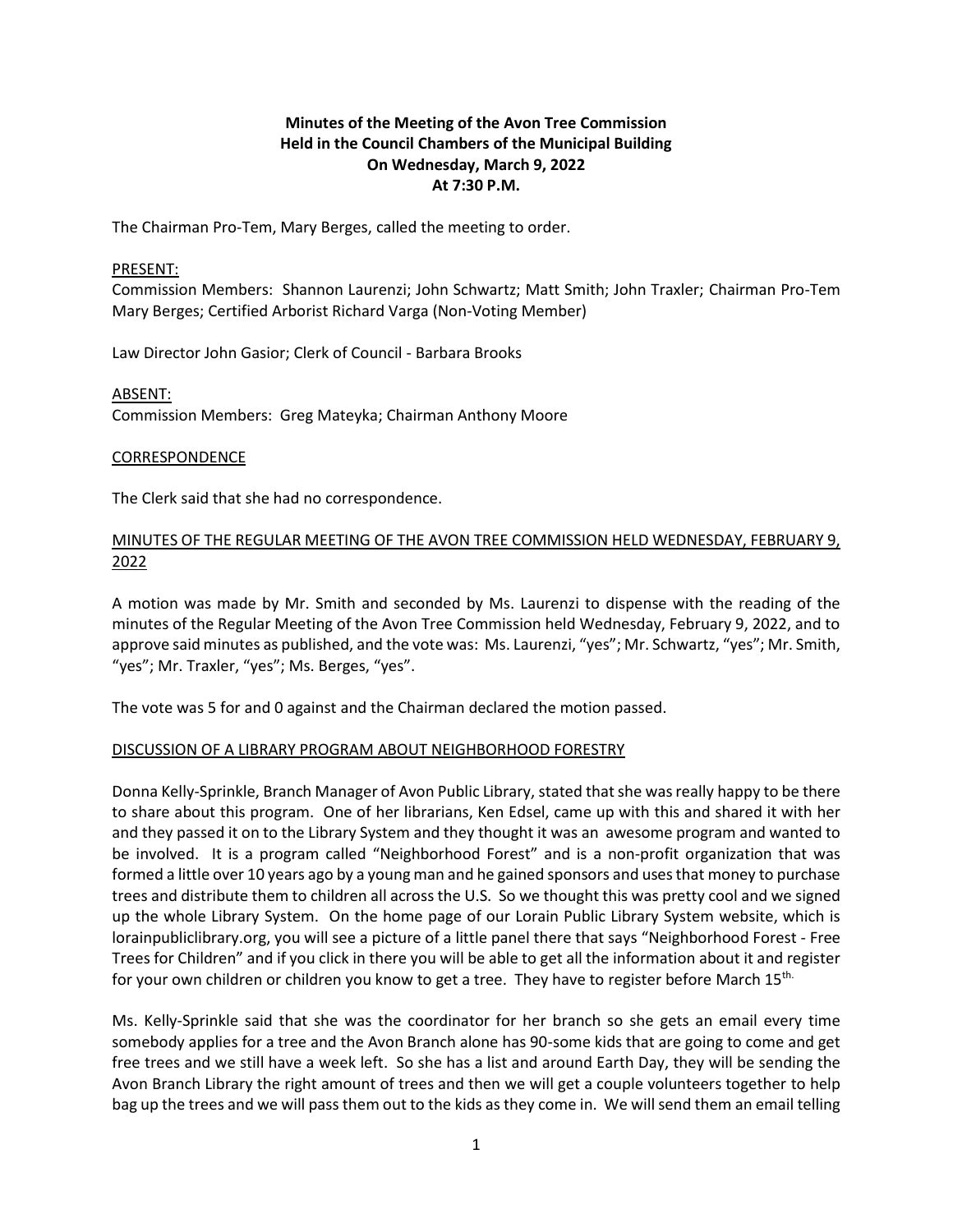them their trees are here and to come and pick them up. And they also get instructions emailed to them on how to plant and care for their tree. We advertised this program all on the internet; we did not make any flyers. Ms. Kelly-Sprinkle said that she asked the gentleman in the organization when they would announce what trees we would be getting. They select trees that are appropriate for your area of the country and he said that would be in early April. So that is the program and we are doing it for the whole Library system and it is so simple that we will probably do it again next year.

Mr. Smith asked if there were any local people that donate money to this program and Ms. Kelly-Sprinkle said that if you go to the website, there are opportunities to donate and there is information about the names of the sponsors, etc. She said that if the Library felt like they were going to be heavy users of this they might share that information with some local businesses and say we benefit from this program and urge people to donate. Mr. Smith stated that if the Avon Tree Commission possibly obtained some grant money, they could donate to the program and asked about that. Ms. Kelly-Sprinkle said that anybody could donate. She thought that they are well funded, but they do ask on the website. And they also give parents the opportunity to purchase an extra tree for \$10.00 when they are getting their child's free tree. She said she thought that it costs \$5.00 to provide a child a tree so if you are buying a tree for \$10.00 you are actually allowing another child to get a tree. She said that the reason she shared this program is because when Ms. Berges stopped in the Library awhile back, she had told her about the Avon Tree Commission which she had not been aware of and then when the Library was deciding they were going to do this program, she felt she should let Ms. Berges know.

Ms. Berges asked if there was something that the Tree Commission could help her with and Ms. Kelly-Sprinkle said, yes, since it is still another week that the kids can register, feel free to promote it. Also, she said that she was at another meeting that Mr. Moore was attending and he asked where the children would plant the trees and she said, probably in their yards. Then she had the thought that if there were areas in the City that needed trees then maybe there could be some kind of a partnership to encourage families to get together and plant their free trees in a certain place. That is a possibility that we could do something like that.

Mr. Schwartz asked what month they would start moving on this program. Ms. Kelly-Sprinkle said that they came on it late; this was their first year of doing it and she was not sure when they opened up registration but maybe in January. But the Library just started it and only had about a month for people to register. Next year, if the Library does it again, they will start earlier in the year as soon as registration opens up. The word is getting around better than she thought; they sent information to the schools and day cares, and to social media and word got around. Mr. Schwartz said to let them know especially for next year and that way the Tree Commission can help promote it.

## UPDATE ON AVAILABLE GRANTS – Matt Smith

Mr. Smith stated that Mr. Varga gave him some materials and one that caught his eye was an organization called the Native Plant Society of Northeastern Ohio and they open up their grant in the summertime. He does not know exactly what month but the President of the Society said she would contact him. They offer grants up to \$500. and that would be something he thought that if they received, they could possibly give to this Neighborhood Forest program. Also, he has been told that there is an environmental group at Avon High School with the students and he needs to find out about that because grants up to \$500 might be something the students could use for purchasing trees or wildflower seeds, etc. so he is working on that.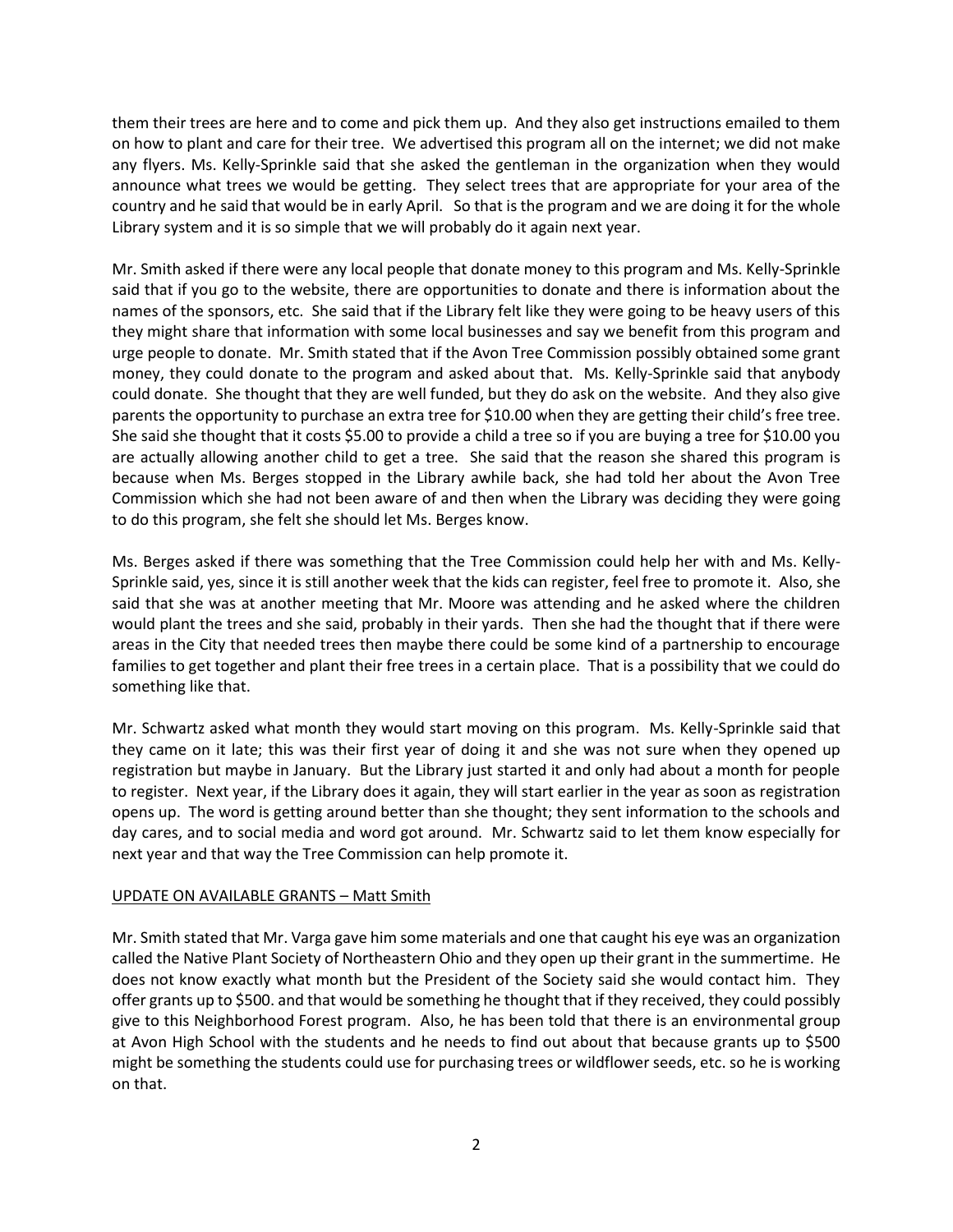Mr. Varga stated that, in conjunction with that, the Ohio Tree ISA also has educational grants that we could apply for through the City or the High School and those grants are up to \$2,500. He just got the information last week saying these grants were now available and last year they only had two applications for an educational grant. Mr. Smith asked Mr. Varga to give him a copy of that material as he wants to find out about this group at the High School.

## UPDATE ON ARBOR DAY ACTIVITIES – Shannon Laurenzi

Ms. Laurenzi said that she does not have a lot to update. She just started an outline to follow as far as getting everything organized and getting things off the ground. One of the things that she wants to do is to go to a couple Arbor Day celebrations at the end of April in a couple cities around here. She thought that would be a good way to get some ideas. So she does not have anything really to report right now but she is looking to get some involvement from the community and the schools. Likely we will get a tent and and tables and she is going to get some costs. She will reach out to the organizers of the Christmas tree lighting ceremony and see where they rented some of that or what things might be available from the City. She guessed that Mr. Mateyka will no longer be a member of the Commission, per his email of today so if anybody else wants to step in and help her with Arbor Day, that would be great. Also, she did get over to the Aquatic Center to get the layout of what we will be able to do there with tables and crafts for kids, etc.

Mr. Varga said they could meet with Clare Harasimchuk, Recreation Coordinator, at the Aquatic Center as she has some ideas about where to hold things and where to plant trees, and wants to go over that with us. Mr. Varga noted that the City of Hudson won the award last year for their Arbor Day activities for the State of Ohio so that might be a good city to look into. He said that he would make himself available to also go there for that. Mr. Schwartz said that he has a background in outreach so Ms. Laurenzi should feel free to reach out to him for help and they might be able to bounce some ideas around. He said he was assuming they were all going to have a hand in Arbor Day one way or another. Mr. Smith offered his help as well. Ms. Laurenzi said it was great to be expecting help from all of them. We have some time to see what we want to do. Mr. Varga said that he keeps getting correspondence for Arbor Days and he will send those along to Ms. Laurenzi to get some ideas.

## CONTINUED DISCUSSION OF THE TREE COMMISSION PAGE OF THE CITY WEBSITE – Mary Berges

Ms. Berges said that everyone should have received with the agenda and the minutes what she put together as the initial submission for the Tree Commission page on the City website. The nice thing about this page is that they can add to it every week or every month. She just wanted to get something up there as quickly as we could and then add to it as we go along. She said she looks forward to their input - what they thought about it, what they would like to see added or anything they would like to see changed.

Mr. Varga stated that he has been involved with the Parks Dept. for the Memorial Tree Planting and they want to put this on the website. He said that he and Mr. Traxler came up with a tree list for this tree planting because, in their opinion, it was fairly generic as far as the tree species. So they modified the list with trees that were more specific and native. The other thing they were thinking about doing was instead of just planting a tree as a memorial, we would expand that to planting trees to commemorate a special event. Ms. Harasimchuck also asked whether we might include on the website and in the memorial tree brochure, information about donating a memorial bench. He and Mr. Traxler are going to work on this flyer that the Parks Dept. had and then once they get that together, they will send it to everybody for their input. The other thing is, the Parks Dept. usually does a small plaque that is inscribed for the memorial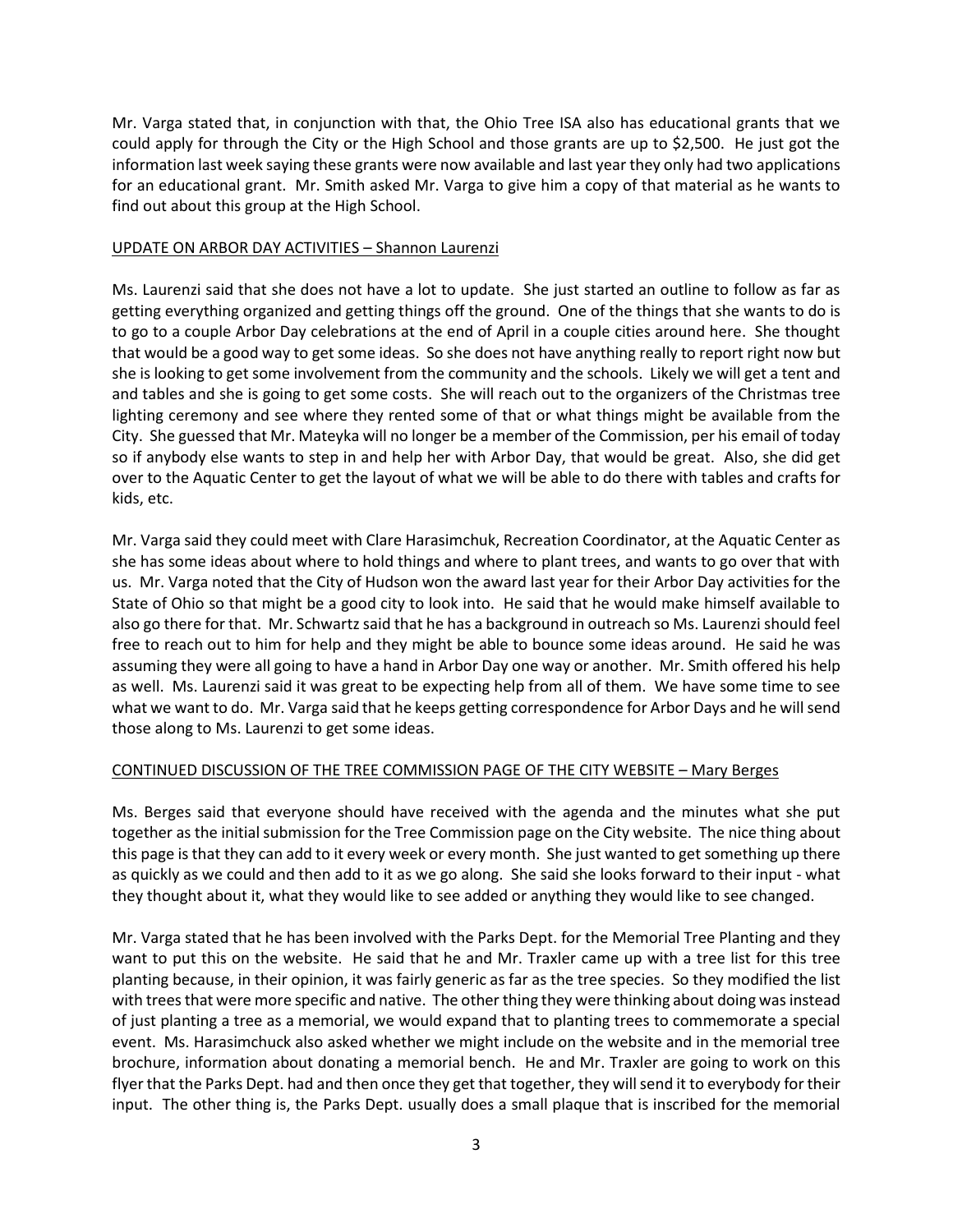and they were working with a company in Indiana that was charging them \$80 for this little brick. Mr. Varga said, so he was going to go out to the engravers that he has been working with for the last 30 years and look into that for them. The other thing is, the Parks Dept. has not raised the price of a memorial tree in the last 10 years so he and Mr. Traxler are going to think about raising the price because the trees are way more expensive than what they are indicating. So they are going to put all that together for everybody and then they would like to see it go on the website after everybody approves it.

Mr. Schwartz stated that he was concerned with the species of trees that were listed and he was going to be a stickler for encouragement of planting native plants. He just wanted to stress that not only for local biodiversity, but for wildlife, storm water, all those kinds of things. Mr. Varga and that he and Mr. Traxler tried to go over all that so there was diversity on the trees that are planted and are adaptable to certain areas. Mr. Schwartz said, also, in regard to the bench, he would not have a problem in including the bench in it. Mr. Varga said that Ms. Harasimchuk asked if we could do that and he said that he would run it by everybody. Because right now the Parks are averaging only two trees a year that they plant through this memorial program but they are not trying to promote it at all so they feel that once it gets on our website hopefully there will be more activity.

Mr. Varga then brought up an email that he had received today from a local volunteer organization called the AT&T Pioneers. They are working with the Lake Erie Crushers on a new program called "Next Bat Up". This is a project where if the Lake Erie Crushers break a bat, the AT&T Pioneers will purchase and donate a starter tree and would like these trees planted on the Mercy Health Stadium property as a community service environmental beautification project. Mr. Varga said that we already have a list of trees so once we go to the site and see where they want to plant the trees, maybe then we can have a better idea of which trees would be more adaptable to that particular site. He said that he was going to follow up on this.

Ms. Berges asked if they could talk about that at next month's meeting. We could put that on the agenda. Mr. Varga said, yes. The Mayor called him and said he wanted him to go forward with this, but he just wanted to run it by everybody so everybody knows that we are going to be involved in that project.

Ms. Berges said, going back to the Tree Commission page on the website, maybe we should just take it quickly item by item. So the overview is that the Tree Commission was established by Ordinance No. 70- 21 and consists of seven members, all residents. And as the purpose, she took that actually out of the Ordinance and then it states that the Tree Commission will also provide resource materials and information pertaining to proper tree selection and care. If that looks good, we can leave that. For additional resources, we could put tree FAQs which we would link to a separate page and so she put some examples and again, we can add to these. And then there are some links here such as a number of brochure topics and she was going to see if we could put a subset where we list what those brochure topics are. There is a link to Appendix A of Ordinance No. 90-21 which is the list of trees that we deemed were appropriate to plant in tree lawns and which ones we do not want to see planted anywhere. And then there is a link to ISAarbors.com that gives a lot of useful information, a link to the license plate information that Mr. Varga sent out two weeks ago, and a link to ArborDay.org. Also, Ms. Berges thought it was worthwhile to put something about the Arbor Day Celebration on November 5, 2022, just to give people a heads up on what we are going to be doing in November and she believes that is going to be in the City's newsletter as well. Ms. Brooks said, yes, she sent that to Ms. Pitasky and she said it would be included in the newsletter this time if there was room for her to fit it in; if not, it will be in the following newsletter.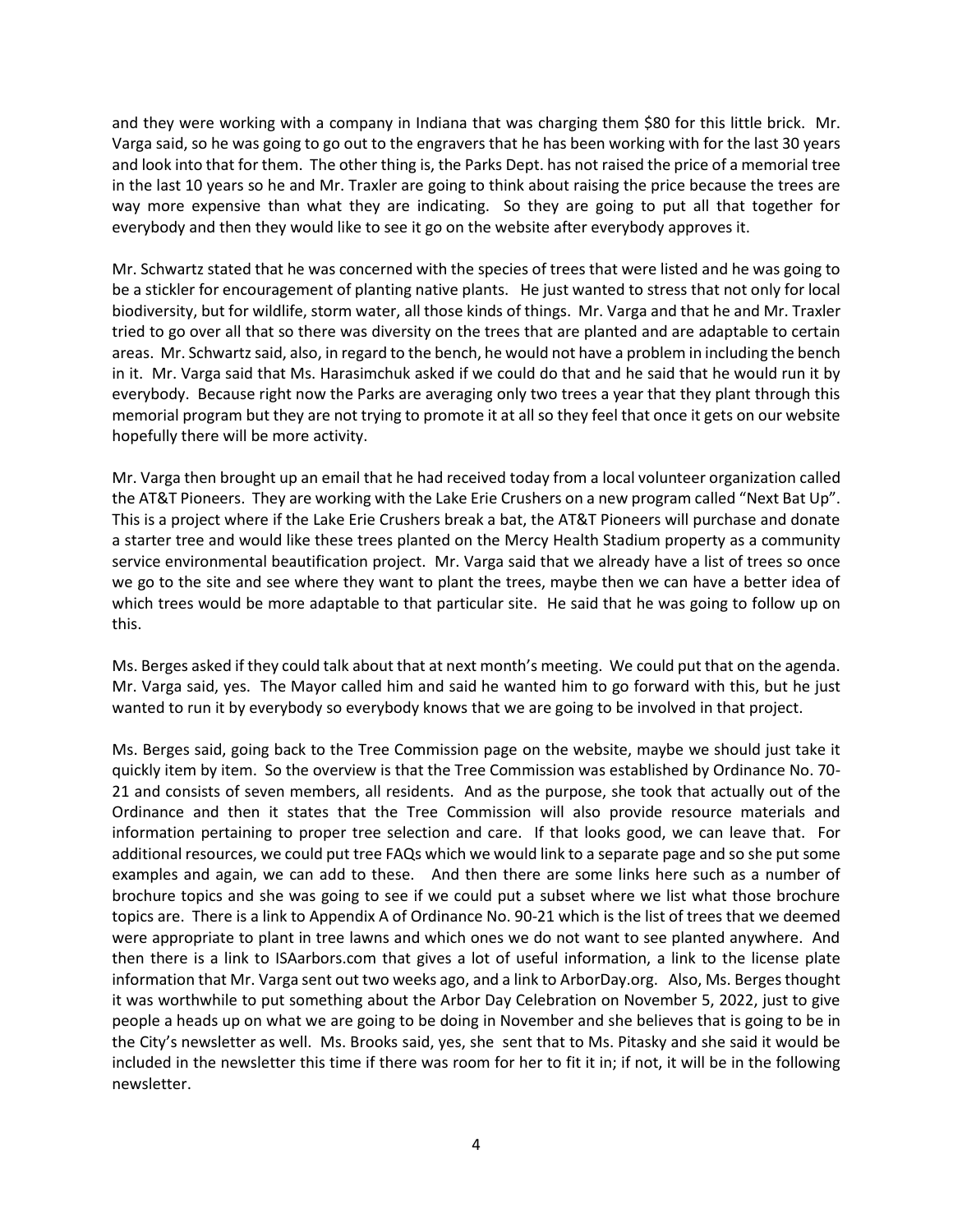Ms. Berges continued by saying, then she was thinking future editions of the website would include descriptions and pictures of trees because she knows they are anxious to put that out there. It is just a question of how long it will take to get the format and how we are going to link to that but she thought we could get this initial page up and running maybe next week and then work toward the other items. Arbor Day activities certainly would be put on here, the plant-a-tree program and the certificate, once that is finalized, would be put on here.

Ms. Laurenzi said that they could put the Neighborhood Forest program link on there even though registration ends March 15 for this year but going forward to put it on there. Mr. Traxler added, and it is probably beneficial to have a link to the Division of Forestry for urban foresters for the area, just in case folks would have additional questions for them; those are good resources. Mr. Varga noted that hopefully by April  $1^{st}$ , we will have our urban forester in place and as soon as he knows about that, he will let everybody know.

Ms. Berges asked Mr. Traxler if he knew when they might be able to to have descriptions of the trees and Mr. Traxler said that he would like to talk about the format first. He said that he can give the information but maybe he could have a meeting with Ms. Berges to ask what she thinks. Ms. Berges said that she could meet just about any time. Mr. Varga said that he and Mr. Traxler have discussed this and Mr. Traxler had some great ideas and Mr. Varga thought it would be a good idea just to present what they are thinking. Ms. Berges suggested doing that at next month's meeting because really everybody on the Commission should hear that. Mr. Traxler said that he has a basic layout but there is probably a better way to present it on excel and he needs some help with that. Ms. Laurenzi said that she could help him with that. She said that Mr. Traxler could email her the information and then they could talk.

Mr. Schwarz said that people should be able to go to the website and say they want a tree that is either going to be big, medium, or small and they should be able to select that and then they be given a list of recommended species. We could have that listed and then from there have the associated pictures as we get them. That is one way. Mr. Traxler said we could definitely do that; what we can do is unlimited so we have to restrict it and that is basically where we start. We list a certain amount of trees and start there and then add to that.

Ms. Berges asked if everyone was in agreement on the initial page for the website and Mr. Gasior stated he thought just for the first part, the overview, it should say, "consists of seven members, all of whom are Avon residents and a certified arborist." Ms. Berges then asked if there was anything else and said otherwise, she would meet later on this week with Rose Seighman, the Mayor's Administrative Assistant, and they would get this up and running.

Mr. Traxler said he thought this is a fantastic start for the website page and once it is up there we will be able to visualize how we are interacting with the community.

Everyone thanked Ms. Berges for the great job on the website page.

# TREE RECOMMENDATIONS – John Traxler

Mr. Traxler stated that they listed some trees that they thought could be used for planting in the parks and he briefly described them: 1.) a maple called "autumn blaze" which is a very fast-growing tree; 2.) a service berry. The service berry name came from the fact that they used that to honor someone's service when they planted that tree. Mr. Schwartz added that at the time it bloomed, that is when the ground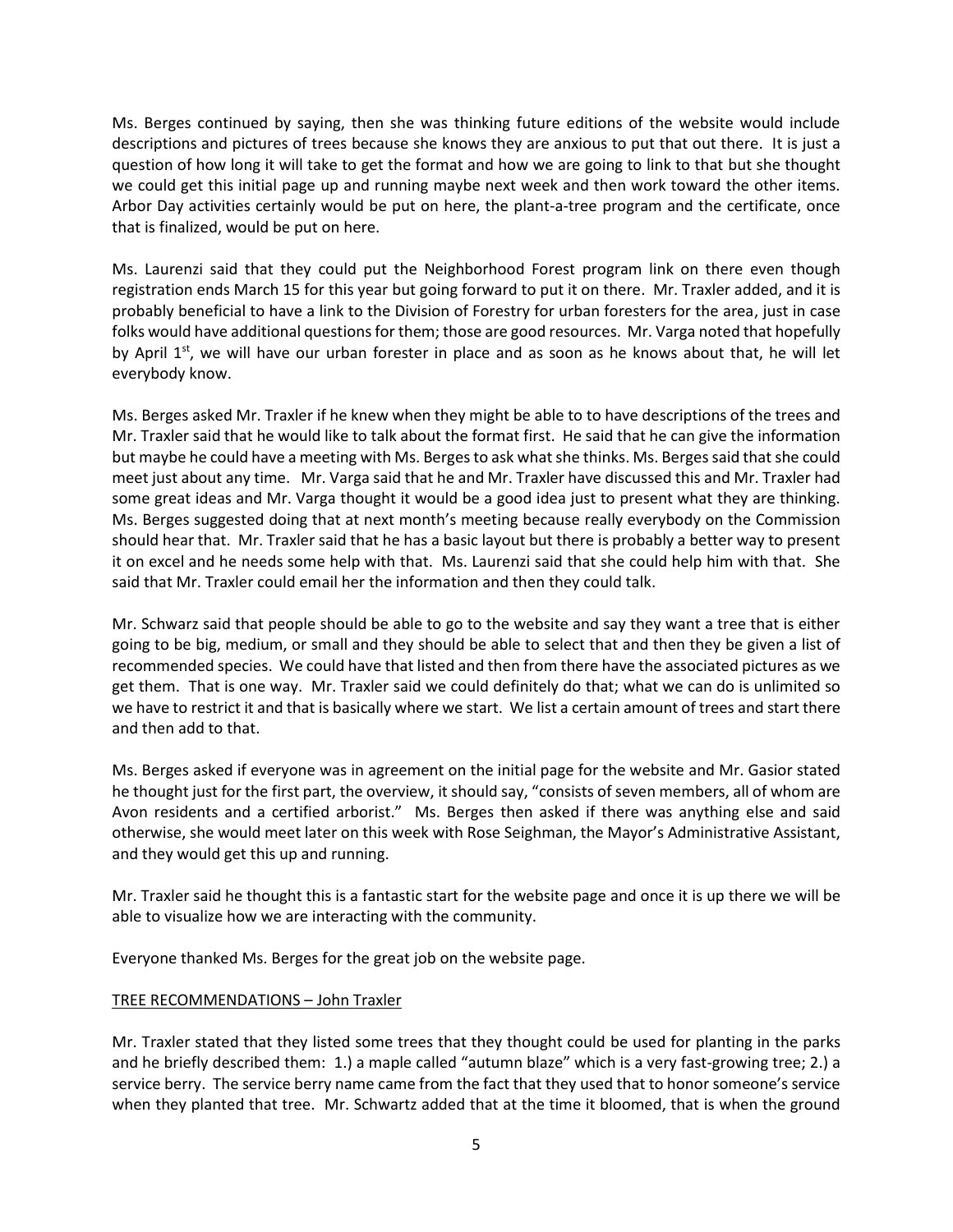was thawed enough that you could bury your dead so they kind of used that as a marker; it is very fitting for a memorial tree; 3.) a scarlet oak which has a really nice fall color and is a little more adaptive to different types of soil; 4.) a crab apple which is nice for the birds and wildlife and is a tree that is very disease resistant; 5.) a wildfire, which is kind of his favorite tree. The wildfire is a native tree that does really well in wet soil or dry soil. Mr. Traxler said that they selected a lot of the trees for the fact that there is heavy clay soil and poor drainage and they wanted something that would do really well; and last, 6.) a heritage river birch which does well in either dry or wet soils. It is a very fast-growing tree and is very attractive.

Mr. Traxler said that he just printed this list today and they can make copies of it. Ms. Brooks said that Mr. Traxler could give her the list and she could email it out to everyone.

### TREE CANOPY WEBSITE, TREE PLANNING AND PROGRAMS – Rick Varga

Mr. Varga referred to the City of Avon Tree Plan which he made in conjunction with the urban forester in Columbus and said that he had sent this out to everybody. He and the urban forester put this together because Mr. Varga indicated to him that this is our first year to be a Tree City so he said we have to prioritize what we need to accomplish first before we start planting trees and this is the program we put together. He asked if there were any questions from anyone.

Ms. Berges asked who would have responsibility for the first item on the Tree Plan, which was to inventory the trees, to identify dead or decayed trees for removal as well as the tree hazards. Would that be the Service Dept.? Mr. Varga said, no, he has already started that. He has identified all the trees at Schwartz Road Park that were dead and decaying and he went around and marked those and gave that list to Tim Loeser, the Streets Supt. and we will go from there.

Mr. Varga added that we do not want to go in there and just remove all dead trees because it is very important that we consider the wildlife. You have to be aware of the habitat that dead trees provide for birds and animals when you remove trees. That is why he is working with Mr. Loeser and recommending to cut just part of a tree when it is off the pathway so there is plenty of tree left for the habitat. So we tried to take all of this into consideration so we are not just going in there and starting to take things down; we have to make sure that we consider all the wildlife.

Mr. Smith asked Mr. Varga if he would be doing the same markings down at Veterans Park in that woods trail back there and Mr. Varga said, yes, as soon as he has talked with the Mayor about all this so we can keep proceeding.

Mr. Smith said that he was sure that the \$2.00 per capita requirement for Tree City USA goes to pay for the Service Dept. work. Mr. Varga said, yes, and that is why it is a win-win. Everything that we are doing on this Tree Plan list is going to be involved. The thing that is going to take quite a bit of time is to identify the tree canopy in the City. They have all these programs now to do that; it is not difficult but it takes awhile.

Mr. Smith asked if the per capita spending would purchase that program and Mr. Varga said that we already have the program so that is not a problem. He received that program through the ISA, so there is a benefit in being involved in some of these associations.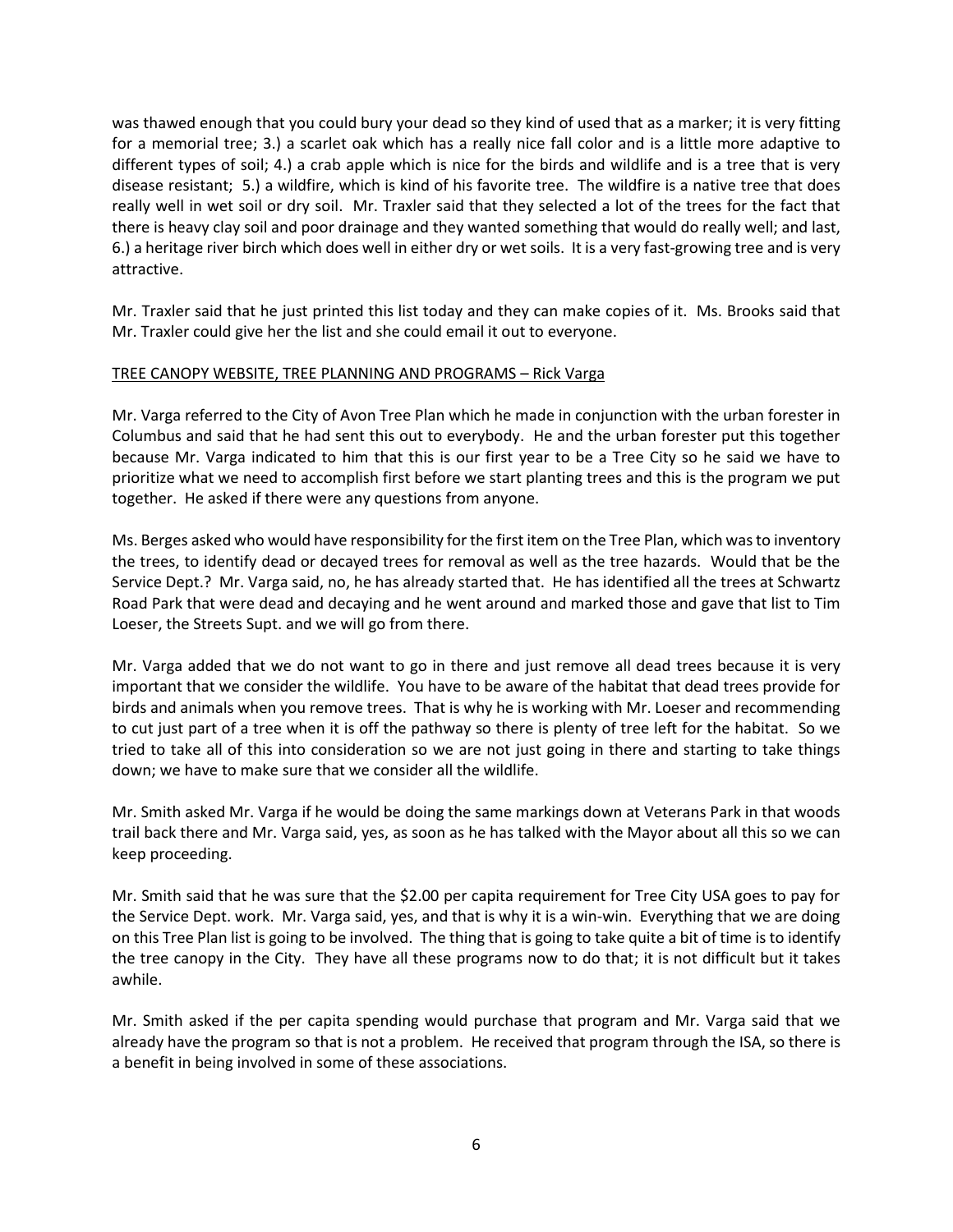Mr. Smith asked if we would be looking at the canopy for the whole City or just on City property? Mr. Varga said, the whole City so that we have a baseline that we can work with to show any loss in canopy and to say what we are doing to promote the canopy.

## MEMBER COMMENTS

Ms. Laurenzi asked who was keeping track of all of the spending on all of these things that we are planning to do. She knowsthat we have to reach a certain amount of spending for Tree City USA and she was under the impression that it did not have to be actual dollars, that there were things like all of us being here at this meeting, etc.

Mr. Gasior said that we have a Finance Director and he assumes that any expenditures have to go through his office as purchase orders. Ms. Laurenzi said, not necessarily an expenditure; she just wondered if we need to put something in writing.

Mr. Varga stated, yes, that is very important because we can qualify our time here at this meeting and at least we have this documented because we are with the City and all the meetings are documented but when anybody is ever out doing anything, we have to qualify that, such as going to Hudson to look at their Arbor Day. Also, a Tree Academy is coming up and attendance at that would qualify. So, yes, we will have to keep track of some of those expenditures. That is a very good point.

Ms. Berges said, so going forward, if you spend time, for instance if you go to Hudson for their Arbor Day activities, you should keep track of the time that it takes you because in looking at the application for Tree City USA, they are looking at the hours that we spend. Not so much on the cost or the dollar amount, but the number of hours so we need to keep track of that.

Mr. Schwartz stated that it is going to be really hard to plan an Arbor Day if we do not have a budget for what we can spend. He does not know where we are with that so it would be nice to know our yearly budget even if it is for education.

Ms. Berges said that was brought up last month and we talked what our overall budget is for the Tree Commission which is that \$2.00 per capita but of that amount, she thought we would probably have to go to the Finance Director to say we would need \$500 or \$1,000 for Arbor Day activities and give him at least a general dollar amount of what we think we would want in case he would need to go to the General Fund or another account.

Mr. Gasior said, from what he understood when he talked to Mr. Logan about this back in November and December when we were trying to get our Tree City established, he was indicating to Mr. Gasior that there were certain expenditures that the City makes in Parks or the Service Dept. that he would be looking to include as part of that \$50,000 number that you need to achieve to become a Tree City USA. So he was not concerned at all about meeting that \$50,000 number just based on some of the things that take place in the City. You could probably put leaf pick-up in that number from a Tree City standpoint. He has a method of allocating the number of hours that a City employee spends on doing leaf pick-up and he can quantify it and then he would verify that that is part of our contribution toward that \$50,000. Now obviously if they are going to have to do certain things for Arbor Day that are going to require the purchase of materials from outside or the hiring of a vendor, etc. they will have to talk to Mr. Logan. Mr. Gasior thought they will have to get a purchase order if there is a vendor involved, and the vendor would have to sign a W-9, because we have to make sure we get their tax status. And then Mr. Logan would authorize